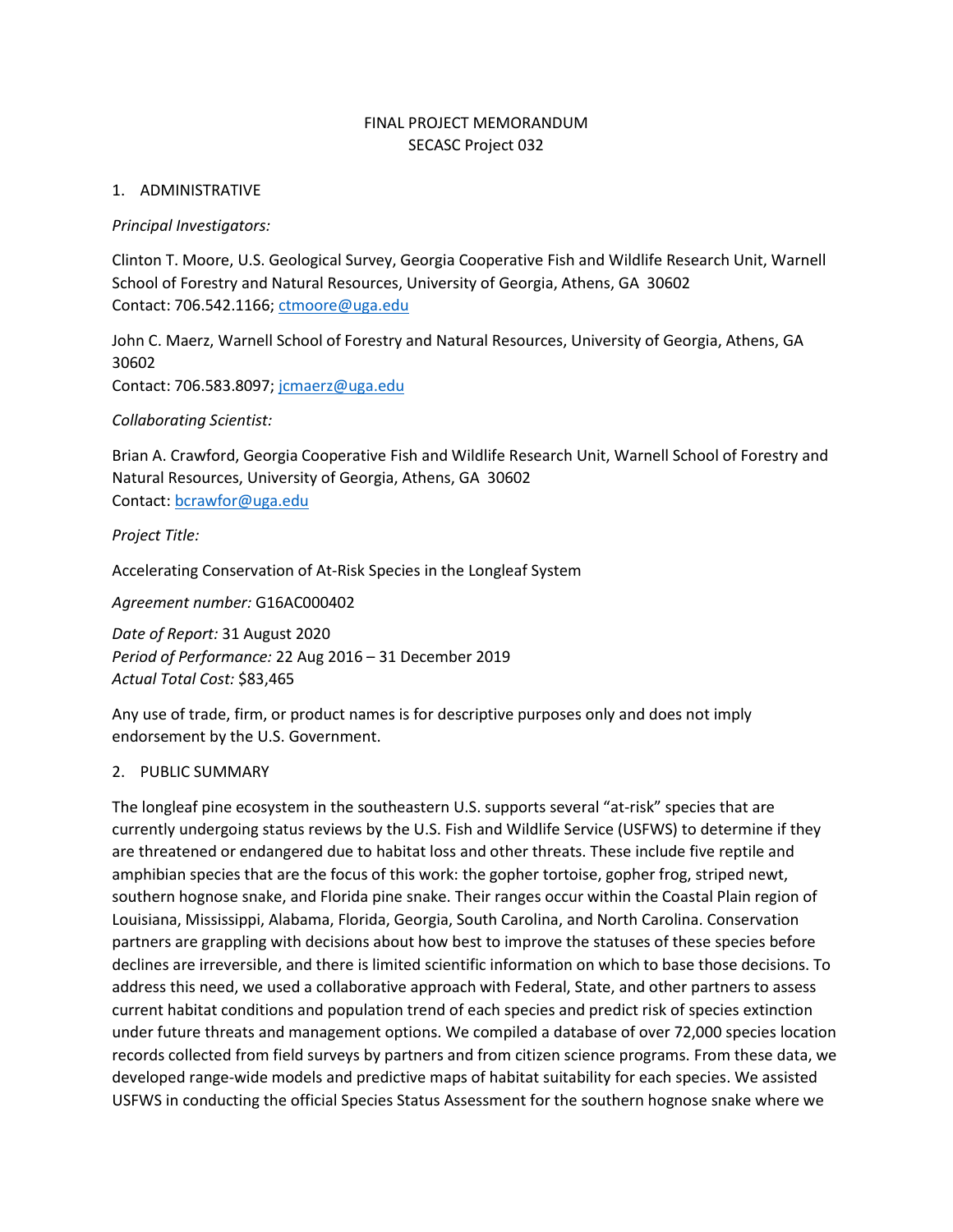used available datasets and expert judgment to estimate extinction risk under current conditions and future scenarios varying in degrees of urbanization, sea level rise, and management effort. Finally, we co-developed a decision-making framework for gopher frog conservation with partners to identify combinations of habitat and population actions that are predicted to best meet partners' goals relating to long-term persistence of the species at the site-, state-, and range-wide scales. Collectively, our results can aid partners in implementing effective conservation strategies and inform status designation decisions of the USFWS.

#### 3. TECHNICAL SUMMARY

This work aimed to provide science-based assessments of five herpetofauna species historically associated with the longleaf pine (*Pinus palustris*) ecosystem in the southeastern U.S.: gopher tortoise (*Gopherus polyphemus*), gopher frog (*Rana* [*Lithobates*] *capito*), striped newt (*Notophthalmus perstriatus*), southern hognose snake (*Heterodon simus*), and Florida pine snake (*Pituophis melanoleucus mugitus*). The work was undertaken to inform (1) status designation decisions under the U.S. Endangered Species Act and (2) conservation management decisions – including identifying the places various actions could be implemented – that could be made by Federal, State, and other partners to improve species' viability in the future. The research project used a partner-driven approach to integrate best available data with expert judgment to develop several models that predicted species' current statuses and future statuses in response to expected threats and potential management actions. We developed a range-wide habitat suitability model for each of the five focal species to identify habitat features that best predict species presence and generate maps of habitat conditions useful for partners to identify priority areas for population surveys, habitat improvement, land acquisitions, and other actions. Habitat suitability models related over 72,000 occurrence records of focal species to a suite of landscape, environmental, and climatic variables extracted from spatial datasets. Data products have been reviewed by all partners and ar[e publicly available on ScienceBase](https://www.sciencebase.gov/catalog/item/5d0d2d45e4b0941bde52a20d) for potential applications to partners' decisions. We have also [published a manuscript](https://www.fwspubs.org/doi/abs/10.3996/092019-JFWM-075) about this study in the Journal of Fish and Wildlife Management. Next, we were invited by the U.S. Fish and Wildlife Service (USFWS) to participate on the core team of the southern hognose snake Species Status Assessment (SSA: published in the Federal Register on 7 October 2019[: 84 FR 53336\)](https://www.federalregister.gov/d/2019-21605). We worked with USFWS partners and species experts to develop a model estimating population persistence under current conditions and future scenarios varying in degrees of urbanization, sea level rise, and management effort. This persistence model was built using our comprehensive database of species records and the predictions from habitat suitability models, and a manuscript about the persistence model has bee[n published in Biological Conservation.](https://doi.org/10.1016/j.biocon.2020.108489) Lastly, work conducted under the project has been successfully leveraged toward other related endeavors. We have begun co-development of a decision-making framework, currently for the gopher frog but adaptable to each focal species, for evaluating the degree potential management strategies meet partners' objectives for species outcomes at site-, state-, and range-wide scales. We have conducted elicitation exercises to capture expert judgment about site conditions and the expected effects of management for 182 gopher frog sites and hosted workshops in February 2019 and 2020 with experts to further inform model construction. We are integrating these expert responses with presenceabsence data collected from state agencies at selected sites to estimate persistence currently and under different management scenarios.

All work described above was made possible through SE CASC funding. We anticipate the publication of four peer-reviewed manuscripts out of this work, with two already published. Our work will have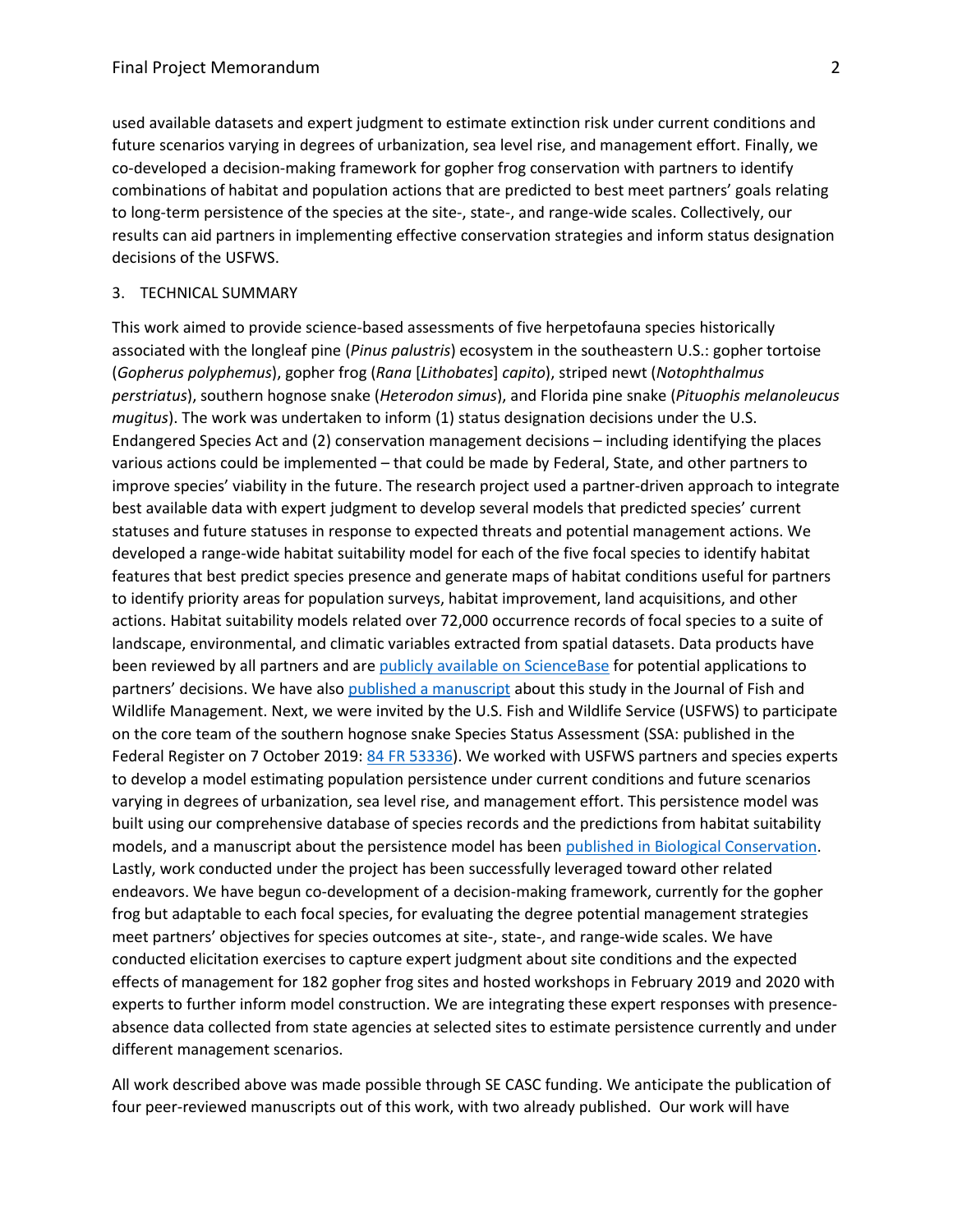impact in the region as it directly informs status designation and conservation planning decisions for atrisk herpetofauna species, but it will also contribute to scientific knowledge more broadly regarding species' ecology and trends as well as analytical approaches that can be adapted for predicting trends of other species with limited data. Our publications will describe innovations in habitat modeling, population modeling, and development of decision support frameworks for spatial strategic planning for at-risk species.

#### 4. PURPOSES AND OBJECTIVES

With Federal, State, and other partners, we have developed this project to assess the statuses of five atrisk herpetofauna species associated with the longleaf pine system and to develop science-based frameworks to inform status decisions under the U.S. Endangered Species Act and identify where and how to invest in conservation resources. The impetus for status and conservation decisions stems from the following: previous research that identified local to regional declines in species distribution, occupancy, and/or abundance; forthcoming decisions (at the outset of the project in 2016) on Federal listing of each species under the U.S. Endangered Species Act that require formal Species Status Assessments to be completed by USFWS; and increased interest in coordinating and improving conservation efforts of Federal, State, and other partners across species' ranges, regardless of listing decisions. This work addressed three objectives: (1) synthesize species data and expert knowledge from previous research, monitoring, and management efforts, (2) develop comprehensive, range-wide models of current species distribution and persistence, and (3) predict future distribution and persistence under threat and management scenarios to inform stakeholder-based decision-making.

## 5. ORGANIZATION AND APPROACH

We addressed these objectives through three synergistic research efforts: (1) development of rangewide habitat suitability models for each species under current conditions of threats and management actions, (2) development of models that use additional, available datasets (e.g., presence-absence data, citizen science observations) to estimate population dynamics for cryptic species, and (3) development of a decision-making framework for spatial strategic conservation decisions that maximize species resiliency, redundancy, and representation in the future. However, the assembly of a network of research and management partners was a key initial task for this project, as progress was critically dependent on the acquisition of information, generation of ideas, elicitation of expert knowledge, and receipt of feedback from this network.

Dr. Brian Crawford, a postdoctoral researcher with the Georgia Cooperative Fish and Wildlife Research Unit at the Warnell School of Forestry and Natural Resources, led all project stages, including partner recruitment and communication, expert workshops and webinars, model development, delivery of technical presentations, and preparation of project publications. The project was instrumental in furthering the professional development of this early-career researcher.

*Research effort 1 – Modeling habitat suitability:* We developed habitat suitability (also called species distribution) models for each species. In short, habitat suitability models use measures of environmental and landscape attributes (e.g., soil characteristics, canopy cover, fragmentation, rainfall) in places where a species was known to occur over some time scale to project where similar conditions occur throughout the species' range. This approach required spatial datasets of these environmental and landscape attributes, as well as known species locations (presence data) that are contained in databases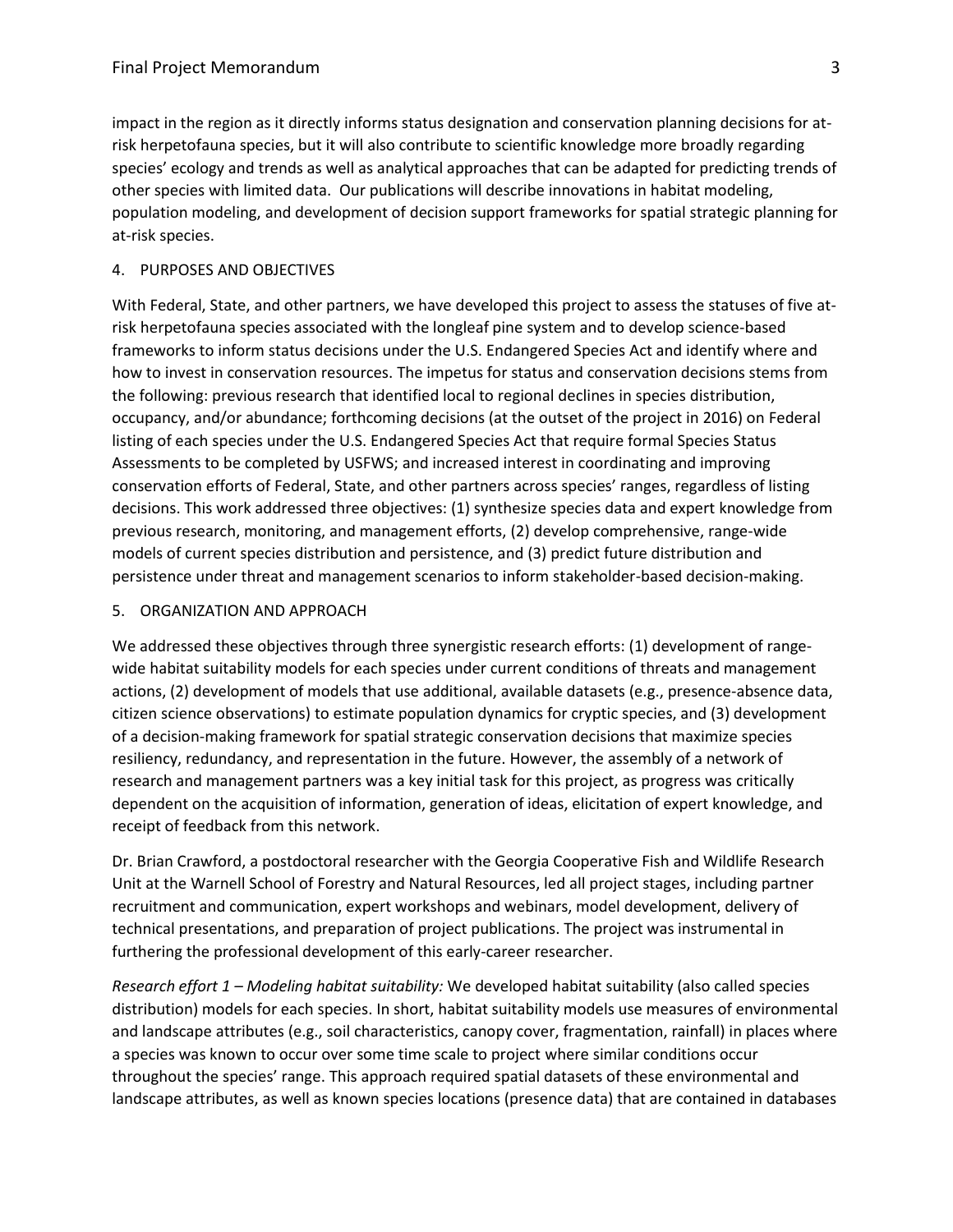of natural heritage programs, Federal and State agencies, and citizen science programs (e.g., HerpMapper). We incorporated expert judgment from Federal, State, and other partners to capture variation in ecological settings across species' ranges, prioritize predictor variables to test in models, mitigate data limitations by informing the selection of pseudo-absence points, qualitatively evaluate model estimates, and improve the likelihood that experts will trust and use model predictions for conservation. We have also collaborated with SE CASC staff to gather data and to model habitat and species outcomes under future land-use and climate change scenarios.

*Research effort 2 – Modeling population persistence for data-limited species:* Through participating on the USFWS core team for the SSA for the southern hognose snake, we developed a novel modeling framework to estimate population persistence using only occurrence records of the target species and citizen science occurrence data of non-target species to account for search effort and imperfect detection. We applied this framework to estimate current (as of 2018) and future persistence under plausible scenarios of varying levels of urbanization (using predicted scenarios generated by the [SLEUTH](http://www.ncgia.ucsb.edu/projects/gig/index.html)  [model\)](http://www.ncgia.ucsb.edu/projects/gig/index.html), sea level rise, and management for populations of southern hognose snakes.

*Research effort 3 – Developing a decision-making framework for at-risk species:* Our efforts under this project have transitioned toward development of a decision-making framework, currently for the gopher frog but adaptable to each focal species, for evaluating the degree potential management strategies meet partners' objectives for species outcomes. We are using the principles of structured decision making to develop this framework to guide partners through a series of steps that break down this complex conservation problem (e.g., identify objectives, create alternatives, estimate consequences). We have aligned partner objectives represented in this framework with those of the forthcoming SSA (resiliency, redundancy, and representation) to ensure that the results of our analysis will inform both partners' decisions and the SSA information needs. To estimate consequences of management alternatives, we have developed a model that links potential strategies to changes in habitat conditions (using our habitat suitability model) to changes in metapopulation persistence (using a hierarchical Bayesian model based on presence-absence data and expert judgment).

#### 6. PROJECT RESULTS

*Research effort 1 – Modeling habitat suitability:* We assembled a comprehensive species database that includes (1) ~72,000 occurrence records for all five focal species; (2) presence-absence detection histories for gopher frogs at 192 repeatedly-sampled ponds (in 67 metapopulations) in NC, SC, GA, FL, and AL; and (3) line transect distance sampling survey data for gopher tortoise, conducted by State agencies, non-governmental organizations, and private landowners on 157 sites in SC, GA, FL, MS, and LA. We assembled a suite of landscape layers in a spatial database to use as predictors in species models, which included data on habitat, elevation, soil, climate, landscape connectivity, and land-use and protection status. We chose spatial predictors, as well as the scales at which certain predictors were averaged within a neighborhood ("smoothed"), based on existing literature and expert judgment from partners describing species' ecological needs. With these data inputs, we completed an iterative process of model building and adjustments in response to partner feedback that generated models and maps of habitat suitability across each species' range, given current conditions (as of 2018) of urbanization, climate, and other existing stressors and management actions. We also predicted future changes in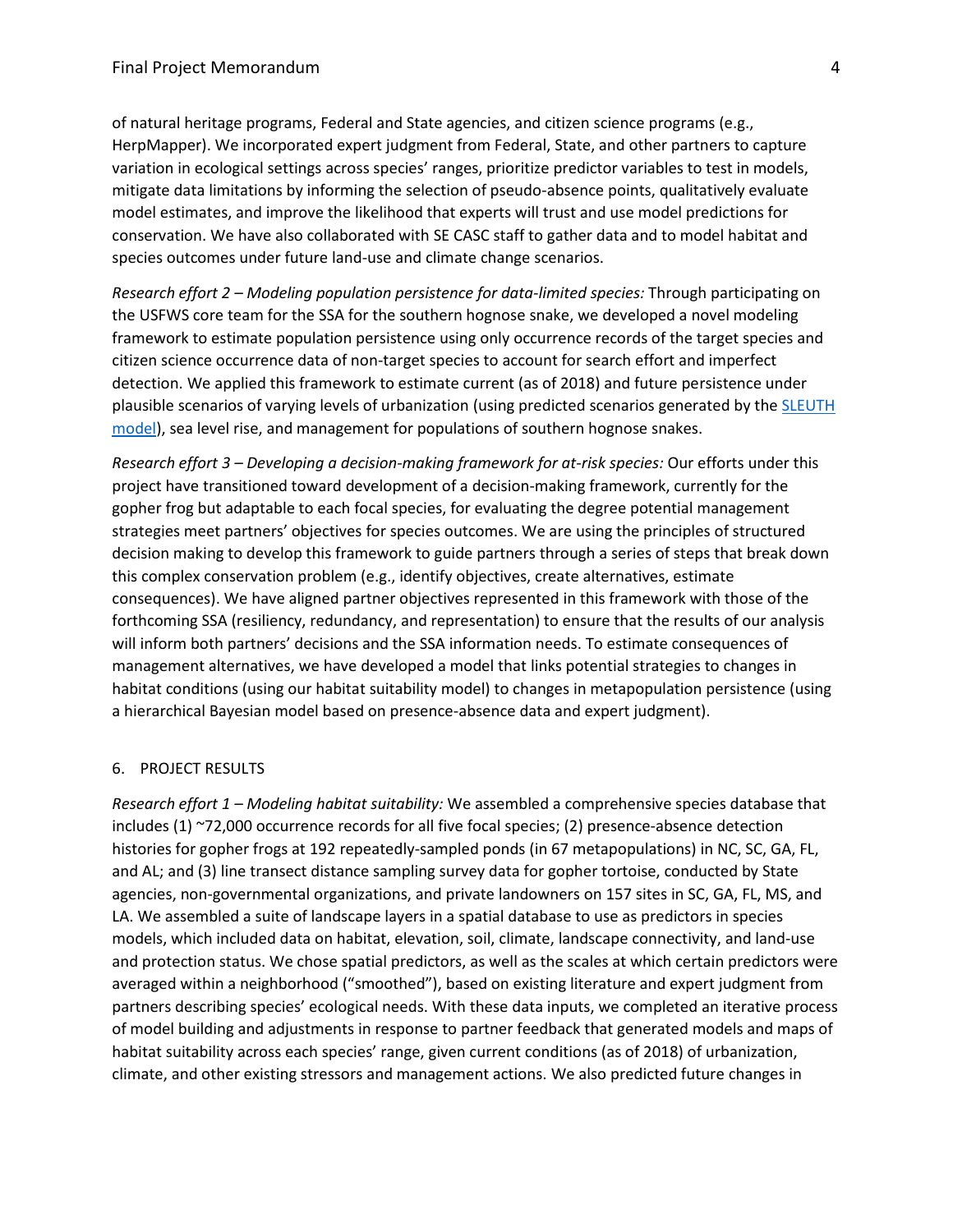habitat suitability based on varying levels of predicted urbanization, sea-level rise, and habitat management actions (e.g., increased or decreased use of prescribed fire).

*Research effort 2 – Modeling population persistence for data-limited species:* We developed a novel model of population persistence that served as the core analysis for the USFWS SSA for the southern hognose snake. The model estimated current (as of 2018) population persistence for 222 populations of southern hognose snakes using only occurrence records of the target species and citizen science occurrence data of non-target species to account for search effort and imperfect detection. We used this model framework to predict future persistence under plausible scenarios of varying levels of urbanization, sea level rise, and management. We implemented the population model in a Bayesian framework using 2,196 southern hognose snake occurrence records and 5,473 occurrence records of non-target snake species from citizen science databases (HerpMapper.org).

*Research effort 3 – Developing a decision-making framework for at-risk species:* Our efforts under this project have transitioned toward development of a decision-making framework, currently for the gopher frog but adaptable to each focal species, for evaluating the degree potential management strategies meet partners' objectives for species outcomes. We have hosted workshops in February 2019 and 2020 and conducted elicitation exercises with species experts and managers to define the problem context, identify fundamental objectives, define a set of management strategies, and apply expert judgment to estimate current site conditions and expected effects of management for 182 gopher frog sites. Our partners are interested in maximizing the resiliency, redundancy, and representation of the gopher frog through 2050 by determining optimal combinations of terrestrial and wetland habitat management options, land acquisitions, and head-starting (either by augmenting existing metapopulations or translocating individuals to establish new metapopulations) that can be taken in the next 10 years. We have developed a model that links potential management strategies to changes in habitat conditions (using our habitat suitability model) to changes in metapopulation persistence (using a hierarchical Bayesian model based on presence-absence data collected from State agencies at 192 gopher frog ponds [grouped into 67 metapopulations] and expert judgment).

## 7. ANALYSIS AND FINDINGS

*Research effort 1 – Modeling habitat suitability:* Habitat suitability for all five species was strongly and positively influenced by well-drained, sandy soil, compatible (forest, scrub/shrub, grassland) land cover, and fire interval (Crawford et al. 2020b). Suitable habitat was distributed on known species strongholds, as well as private lands without known species records. The percentage of area in each species' range that was classified as suitable habitat was 14.6% (gopher tortoise), 8.6% (gopher frog), 8.9% (striped newt), 9.1% (southern hognose snake), and 11.4% (Florida pine snake). The percentage of suitable habitat in each species' range that was located in patches larger than 1 km<sup>2</sup> (100 ha) on publicly-owned lands was 47.9% (gopher tortoise), 60.1% (gopher frog), 45.4% (striped newt), 36.2% (southern hognose snake), and 40.7% (Florida pine snake). By overlaying predictions for each species, we identified areas of suitable habitat for multiple species on protected and unprotected lands. See Crawford et al. (2020b) for more details.

*Research effort 2 – Modeling population persistence for data-limited species:* We modeled persistence of 222 southern hognose snake populations between the period of 1950 to 2018 and then projected persistence into 2080 under different scenarios of urbanization, sea-level rise, and management efforts. Current population persistence was positively influenced by habitat suitability and percentage of land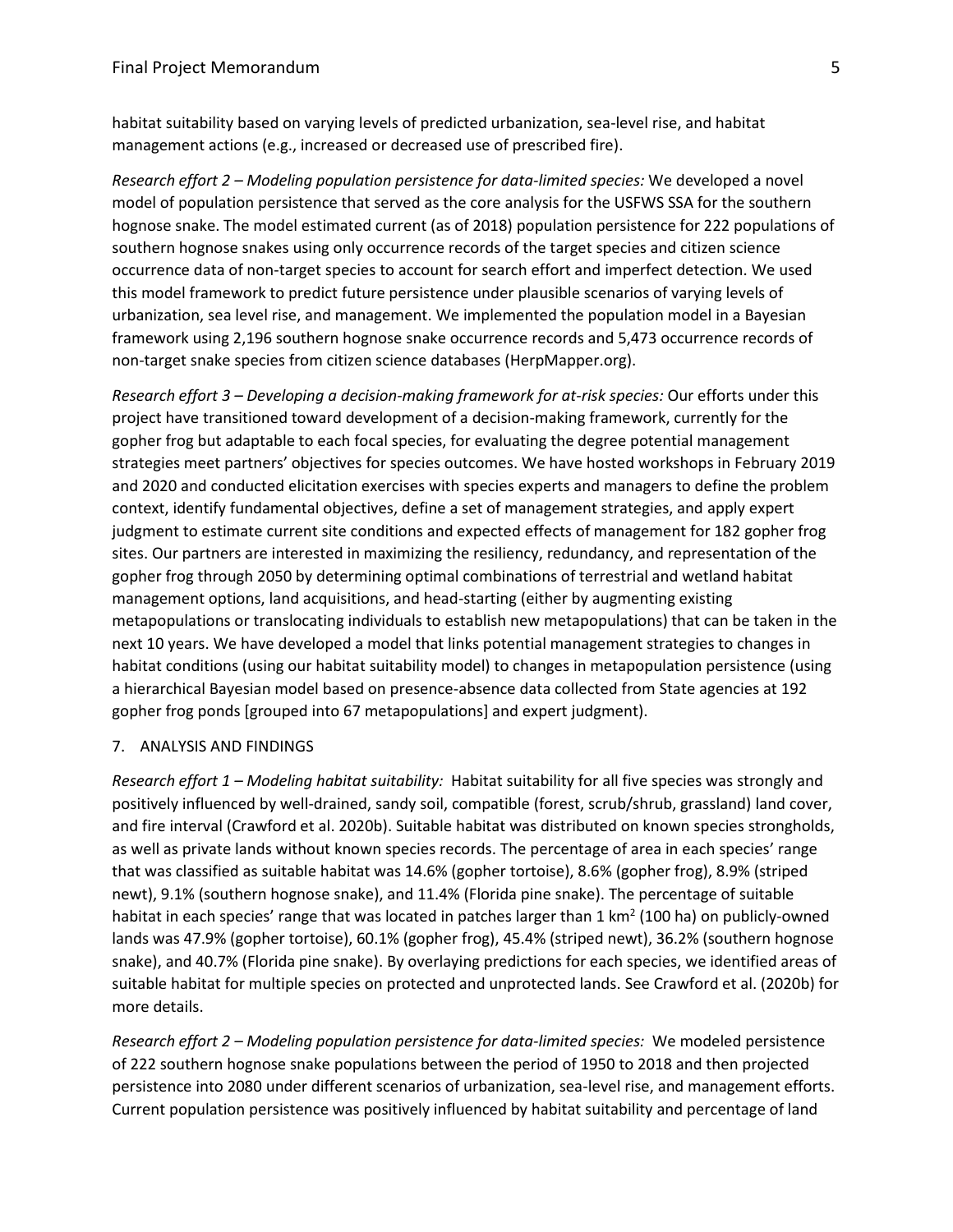within a population boundary that was publicly owned (Crawford et al. 2020a). Range-wide, a majority (133 [60%]) of 222 total populations had a current persistence probability less than 50%, meaning they were more likely than not to be extirpated; 49 (22%) had a current persistence probability greater than 95%. The geographic extent occupied by the species has likely decreased as all populations in the northeastern and western edges of the range are likely extirpated at present, including all populations in AL and MS. Persistence probability decreased for most populations in the future under all scenarios without additional management, as did the number and geographic distribution of populations with greater than 50% persistence probability. However, scenarios with additional management strategies to acquire and improve habitat for populations on currently privately-owned lands were predicted to slow the rate of population declines. See Crawford et al. (2020a) for more details.

*Research effort 3 – Developing a decision-making framework for at-risk species:* We have assembled all elements of the decision framework using significant partner input (including problem definition, objectives, and a list of management strategies). We modeled breeding frequency and population persistence for 67 gopher frog metapopulations for the period of 2010 to 2019 using presence-absence datasets. Our model included an effect of habitat suitability and environmental conditions (represented by a standardized precipitation index and assessment of predation vulnerability via fish presence) on the proportion of years predicted to have had breeding and viable recruitment of metamorphs into the metapopulation. We subsequently used a stage-based population model based on demographic parameters from published studies and expert judgment to estimate the relationship between breeding frequency and metapopulation persistence over 30 years. We are finalizing the decision model to link effects of management strategies at each site with changes in habitat suitability, breeding frequency, and metapopulation persistence in 2050. We will use the model to predict outcomes of metapopulation persistence and management costs under 17 strategies at each gopher frog site; then we will perform optimization procedures to identify combinations of strategies that could be taken across sites in a state or range-wide that maximize the number and geographic distribution of persisting metapopulations while minimizing cost.

#### 8. CONCLUSIONS AND RECOMMENDATIONS

Our first research effort developing range-wide habitat suitability models identified important specieshabitat relationships and the range-wide distribution and protection status of suitable habitat for five atrisk species in the longleaf pine ecosystem. We used a modeling approach that was informed by expert judgment over multiple stages of input and validation. Because numerous at-risk species are designated for formal status assessments or are the subjects of conservation planning initiatives, our work adds to previous habitat suitability modeling studies to demonstrate an expert-informed approach that produces decision-relevant information about habitat conditions even when available data, such as true absences, are limited.

In our second research effort, we developed a novel approach to estimate persistence using only occurrence records of the target species and citizen science occurrence data of non-target species to account for search effort and imperfect detection. This approach is applicable across rare and at-risk species for evaluating extinction risk with limited data and prioritizing management actions. We expect that numerous at-risk species meet similar conditions (i.e., in need of science-based conservation decisions but have limited existing data), and estimating risk of extinction using this approach is suitable before more rigorous demographic data can be collected for additional population viability models.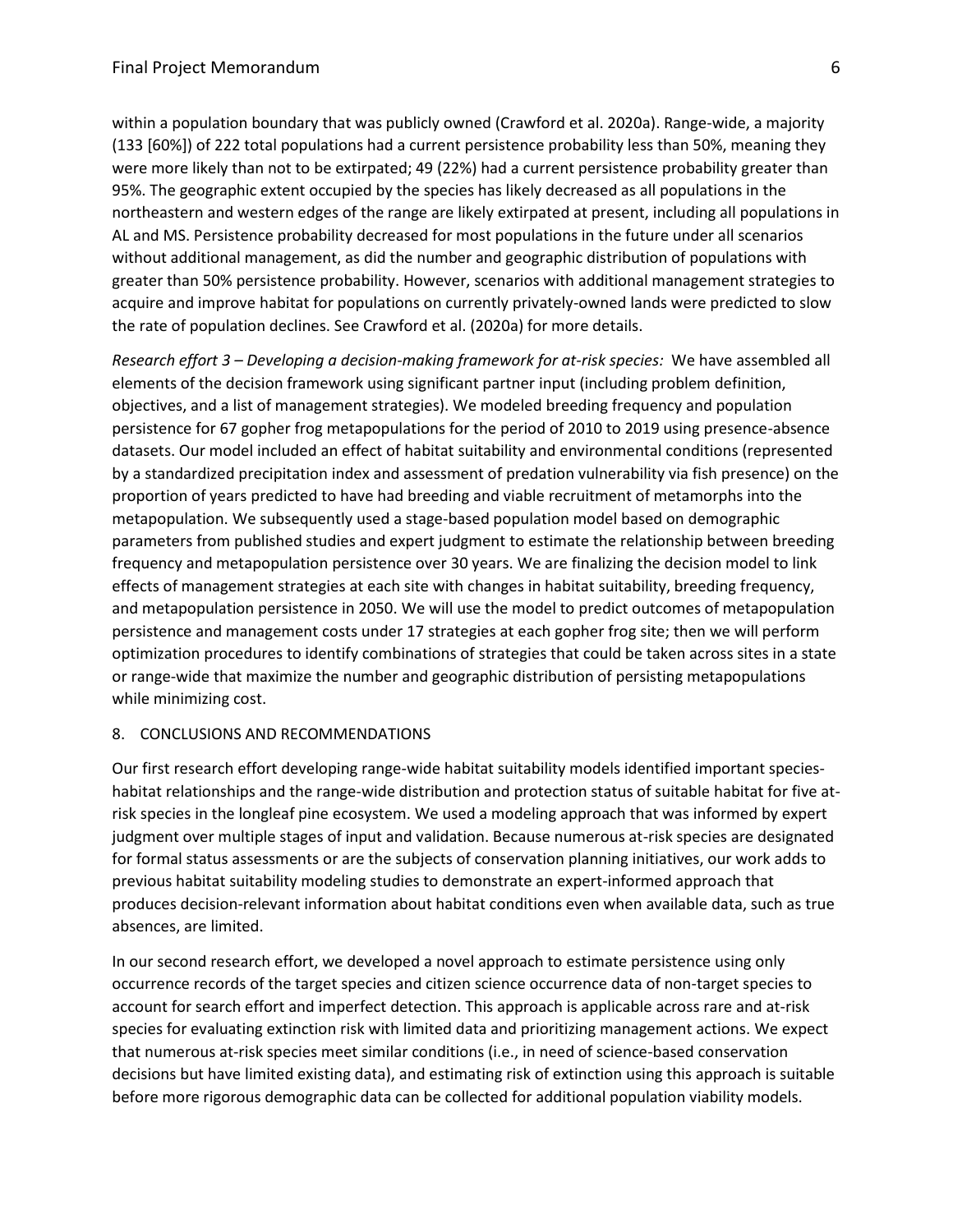Our third research effort again took a partner-informed approach to design a decision framework for the gopher frog that will inform allocation of management resources at the site-, state-, and range-wide scale. The decision framework integrates preceding elements of this project by linking future threats and management actions to changes in habitat suitability and population persistence. Although the framework is fairly complex, partners have influenced every step of its construction (e.g., specifying predictors to include in the habitat suitability model, defining objectives and quantitative criteria the decision model measures). We used varied methods to frequently communicate among groups of scientists, decision-makers, and other experts (i.e., e-mail, online exercises, phone calls, in-person workshops). Despite the sustained effort required, this degree of expert and decision-maker involvement was beneficial for generating quality, trustworthy, and decision-relevant information that can aid at-risk species conservation. Practitioners developing models for assessing statuses of at-risk species in the future may agree the benefits outweigh any time- or effort-related costs of collaboration.

Despite these significant achievements, our project experienced some delays and fell short in fully achieving one objective. We experienced modest delays, especially early in the project, associated with logistical challenges in efficiently coordinating and communicating with many (>20) collaborating partners, scheduling workshops and webinars, and receiving expert feedback essential to multiple analyses. We worked through these challenges to make progress on all objectives while still involving partners to the intended extent in all stages. Regarding our third objective (predict future species persistence under stressors and management alternatives to inform decision-making), we have successfully built the decision framework for gopher frogs in full collaboration with partners, but we have not yet finalized analysis predicting future outcomes for this species nor adapted the framework to other species included in our project. We anticipate having the gopher frog analysis completed by next year (2021). We will continue working with partners to adapt elements of the population models and decision framework developed in this project to inform status designation and conservation management for all five focal species.

## 9. MANAGEMENT APPLICATIONS AND PRODUCTS

Collectively, our project results can – and have already begun to – aid regional partners in implementing effective conservation strategies and inform status designation decisions of the USFWS. Results from range-wide habitat suitability models have direct applications to management and conservation planning: partners can tailor site-level management based on attributes associated with high habitat suitability for species of concern; allocate survey effort in areas with suitable habitat but no known species records; and identify priority areas for management, land acquisitions, or other strategies based on the distribution of species records, suitable habitat, and land protection status. Certain State partners have already used habitat suitability maps to prioritize visits to private properties enrolled in conservation easements for surveying for new populations of at-risk species. Final maps of habitat suitability have been reviewed and approved by all partners and are [publicly available on ScienceBase](https://www.sciencebase.gov/catalog/item/5d0d2d45e4b0941bde52a20d) for further applications. The novel model of population persistence created in this project for the southern hognose snake served as the central analysis for the USFWS SSA (Docket [FWS-R4-ES-2015-](https://www.regulations.gov/docket?D=FWS-R4-ES-2015-0063) [0063](https://www.regulations.gov/docket?D=FWS-R4-ES-2015-0063) at regulations.gov), and we expect this same model to be used for the forthcoming Florida pine snake SSA. Model results showed that future management scenarios that included strategies to acquire and improve habitat on currently unprotected lands with existing populations lessened the estimated rate of population declines. These results directly informed status designation decisions and can further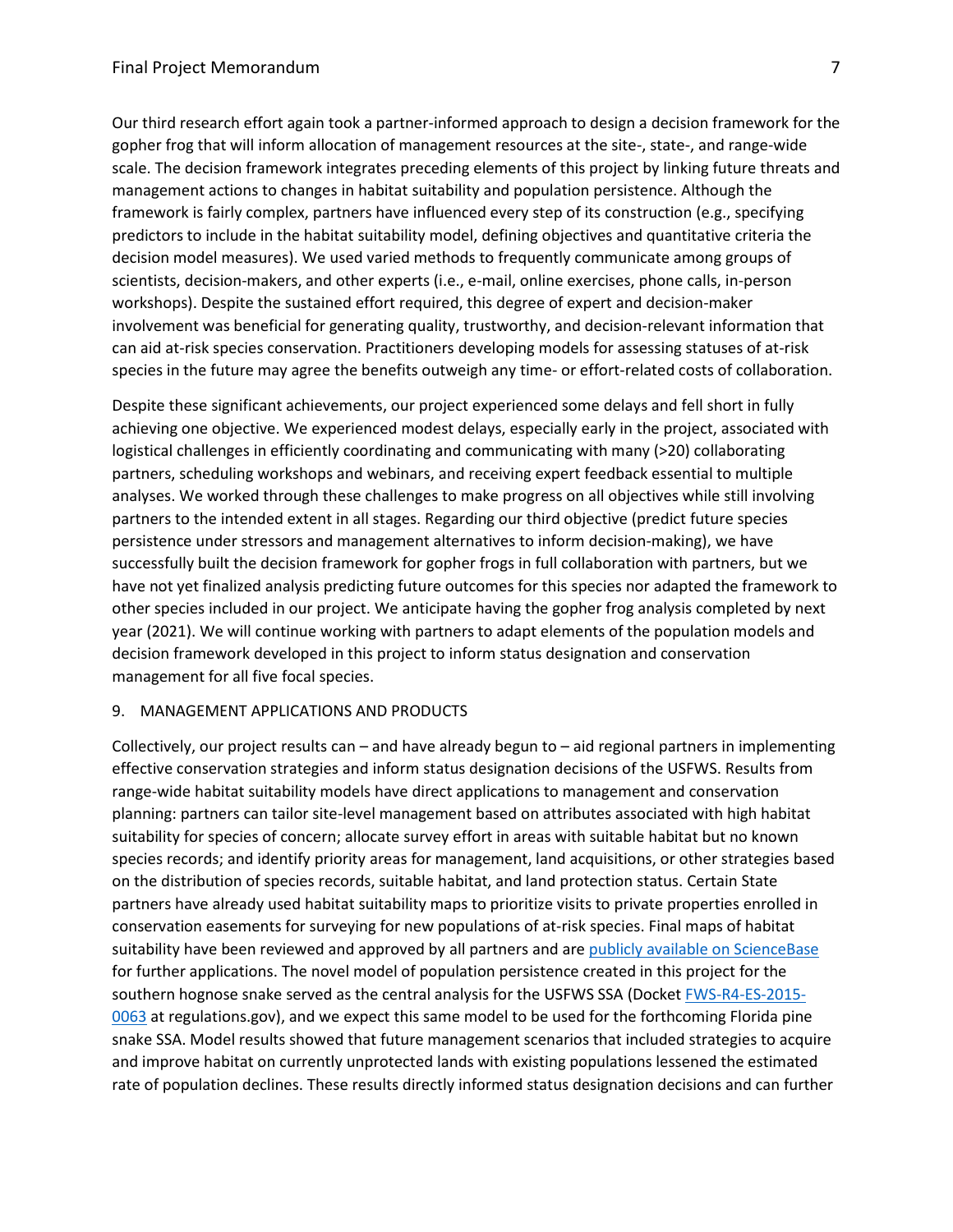inform conservation planning for the southern hognose snake by Federal, State, and other partners. One of our partners had this to say about this joint effort:

"The model that was produced as a result of this project raised the bar in terms of science used in a species status assessment. Decision makers were able to then make a more well-informed decision for a species that is highly secretive and where direct population data was lacking. We look forward to applying this model to similar species currently under review listing under the ESA." – *Melanie Olds, Fish and Wildlife Biologist, U.S. Fish and Wildlife Service*

Finally, the decision framework we developed for the gopher frog will inform partners in allocating management resources at a focal site and across sites in their jurisdiction (e.g., sites within a state) based on metapopulation extinction risk and cost. The subcomponent of the decision model that estimates breeding frequency and persistence can inform partners in allocating monitoring resources across seasons when breeding is most likely based on a site's habitat suitability and seasonal trends in precipitation. We expect our decision framework and forthcoming results for the gopher frog to inform the USFWS SSA.

We received support from Mike Harris and D. Todd Jones-Farrand (USFWS) in the development of this work. Data and expert judgment that facilitated this work were generously contributed by many individuals from the North Carolina Wildlife Resources Commission, North Carolina Natural Heritage Program, North Carolina Museum of Natural Science, Davidson College, South Carolina Department of Natural Resources, University of Georgia Savannah River Ecology Laboratory, Francis Marion University, Georgia Department of Natural Resources, Joseph W. Jones Ecological Research Center, Florida Fish and Wildlife Conservation Commission, Archbold Biological Station, Coastal Plains Institute, Alabama Department of Conservation and Natural Resources, Auburn University, Mississippi Wildlife, Fisheries, and Parks, Louisiana Department of Wildlife and Fisheries, South Atlantic Landscape Conservation Cooperative, Department of Defense, US Army (Ft. Stewart), US Air Force (Eglin Air Force Base), Longleaf Alliance, The Nature Conservancy, Partners in Amphibian and Reptile Conservation, HerpMapper, and unaffiliated private landowners working in cooperation with these organizations.

#### 10. OUTREACH

Our outreach consisted of a combination of workshops and webinars with project partners to guide the development and refinement of research products, consultations and service on advisory and expert panels, scientific conference presentations, refereed journal publications, and articles written for the public on partner-run blogs and other online media outlets. A complete list is provided below.

### **Peer-reviewed articles**

- Crawford B.A., M. Olds, J.C. Maerz, C.T. Moore. 2020a. Estimating population persistence for at-risk species using citizen science data. Biological Conservation 243: 108489. [https://doi.org/10.1016/j.biocon.2020.108489.](https://doi.org/10.1016/j.biocon.2020.108489)
- Crawford B.A., J.C. Maerz, C.T. Moore. 2020b. Expert-informed habitat suitability analysis for at-risk species assessment and conservation planning. Journal of Fish & Wildlife Management 11 (1): 130-150[. https://www.fwspubs.org/doi/pdf/10.3996/092019-JFWM-075.](https://www.fwspubs.org/doi/pdf/10.3996/092019-JFWM-075)

#### **Stakeholder workshops, webinars, and informational meetings**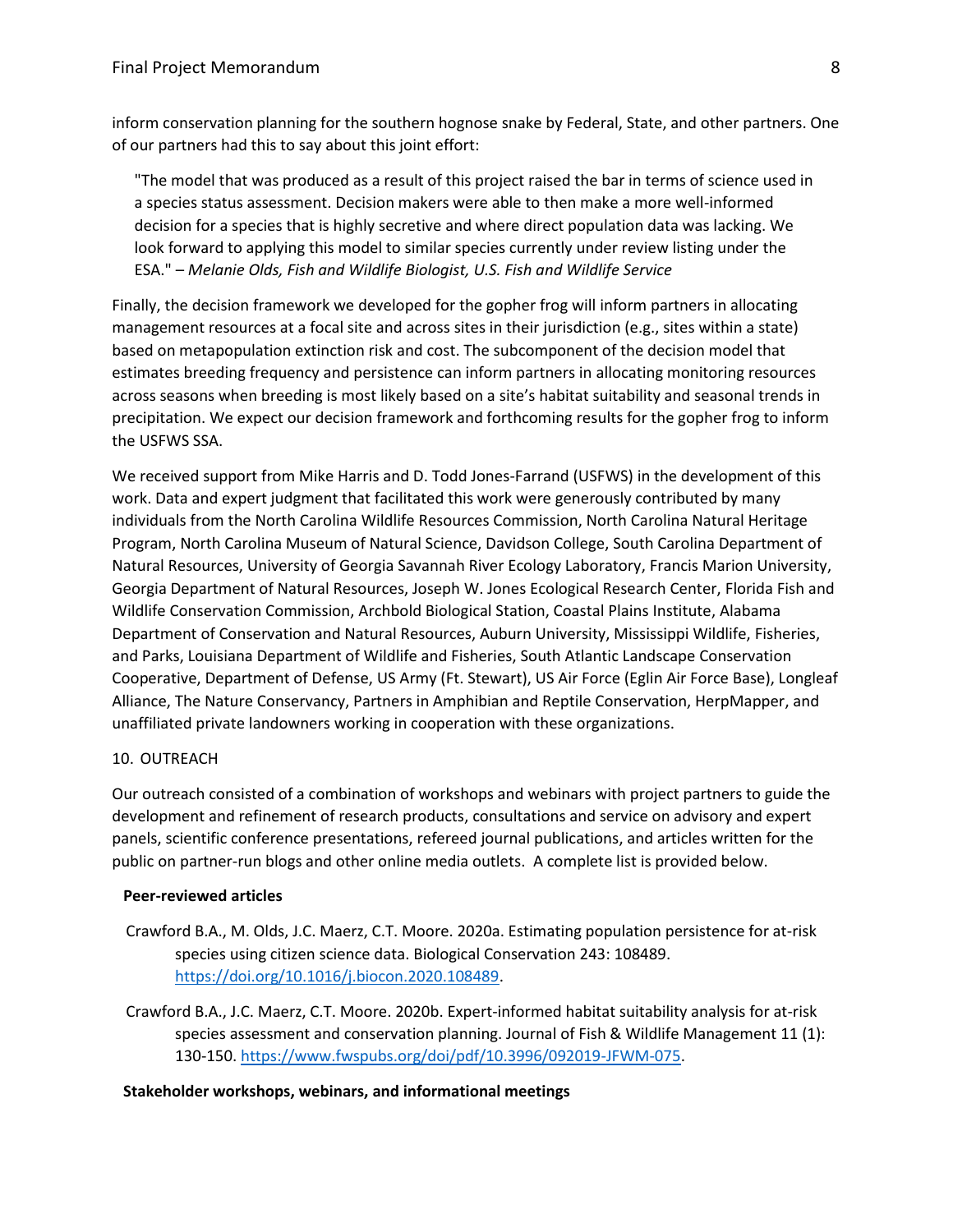- Crawford, B.A. 4 October 2016. Webinar. Introduction to the Longleaf ARC Project: At-risk species conservation in the longleaf system. University of Georgia, Athens, GA.
- Crawford, B.A., J.C. Maerz, and C.T. Moore. 16 February 2017. Workshop. Longleaf ARC Project: At-risk Amphibian and Reptile Conservation in the longleaf pine system. Southeast Partners in Amphibian & Reptile Conservation annual meeting, Little Rock, AR.
- Crawford, B.A. 15 June 2017. Webinar. The Longleaf ARC Project: At-risk amphibian and reptile conservation in the longleaf system. South Atlantic Landscape Conservation Cooperative.
- Crawford, B.A. 26 October 2017. Webinar. Preliminary range-wide status modeling to accelerate conservation of at-risk herpetofauna in the longleaf system. South Atlantic Landscape Conservation Cooperative.
- Crawford, B.A., J.C. Maerz, and C.T. Moore. 22 February 2018. Workshop. Longleaf ARC Project: Upland ecology & management. Southeast Partners in Amphibian & Reptile Conservation annual meeting, Helen, GA.
- Crawford, B.A. 29 March 2018. Webinar. The Longleaf ARC Project: Upland workshop follow-up webinar. University of Georgia, Athens, GA.
- Crawford, B.A. 21 June 2018. Webinar. The Longleaf ARC Project: Accelerating conservation of at-risk species in the longleaf system. South Atlantic Landscape Conservation Cooperative.
- Katz, R., D.T. Jones-Farrand, and B.A. Crawford. 22-27 July 2018. Structured decision-making for gopher frog conservation planning. US Fish & Wildlife Service National Conservation Training Center: Southeast Regional Workshop. Gainesville, FL.
- Crawford, B.A., J.C. Maerz, and C.T. Moore. 14 February 2019. Workshop. Structured decision-making for gopher frog conservation planning – Stage 2. Southeast Partners in Amphibian & Reptile Conservation annual meeting, Black Mountain, NC.
- Crawford, B.A., J.C. Maerz, and C.T. Moore. 27 February 2020. Workshop. Structured decision-making for gopher frog conservation planning – Stage 3. Southeast Partners in Amphibian & Reptile Conservation annual meeting, Nauvoo, AL.
- Crawford, B.A., J.C. Maerz, and C.T. Moore. 4 and 11 May 2020. Webinar series. Structured decisionmaking for gopher frog conservation planning – Stage 4. University of Georgia, Athens, GA.

#### **Consultation and service on advisory and expert panels**

- Science communication on current and future status of the striped newt. Striped Newt Working Group, in-person and remote workshops, June 2017 – Feb 2019.
- Expert elicitation and activity facilitation on definition of range-wide conservation targets for gopher tortoise (Workshop 3). Gopher Tortoise Council, 14-16 November 2017, Newton, GA.
- Core team member and data analyst for the southern hognose snake Species Status Assessment. U.S. Fish and Wildlife Service, Aug 2018 – May 2019.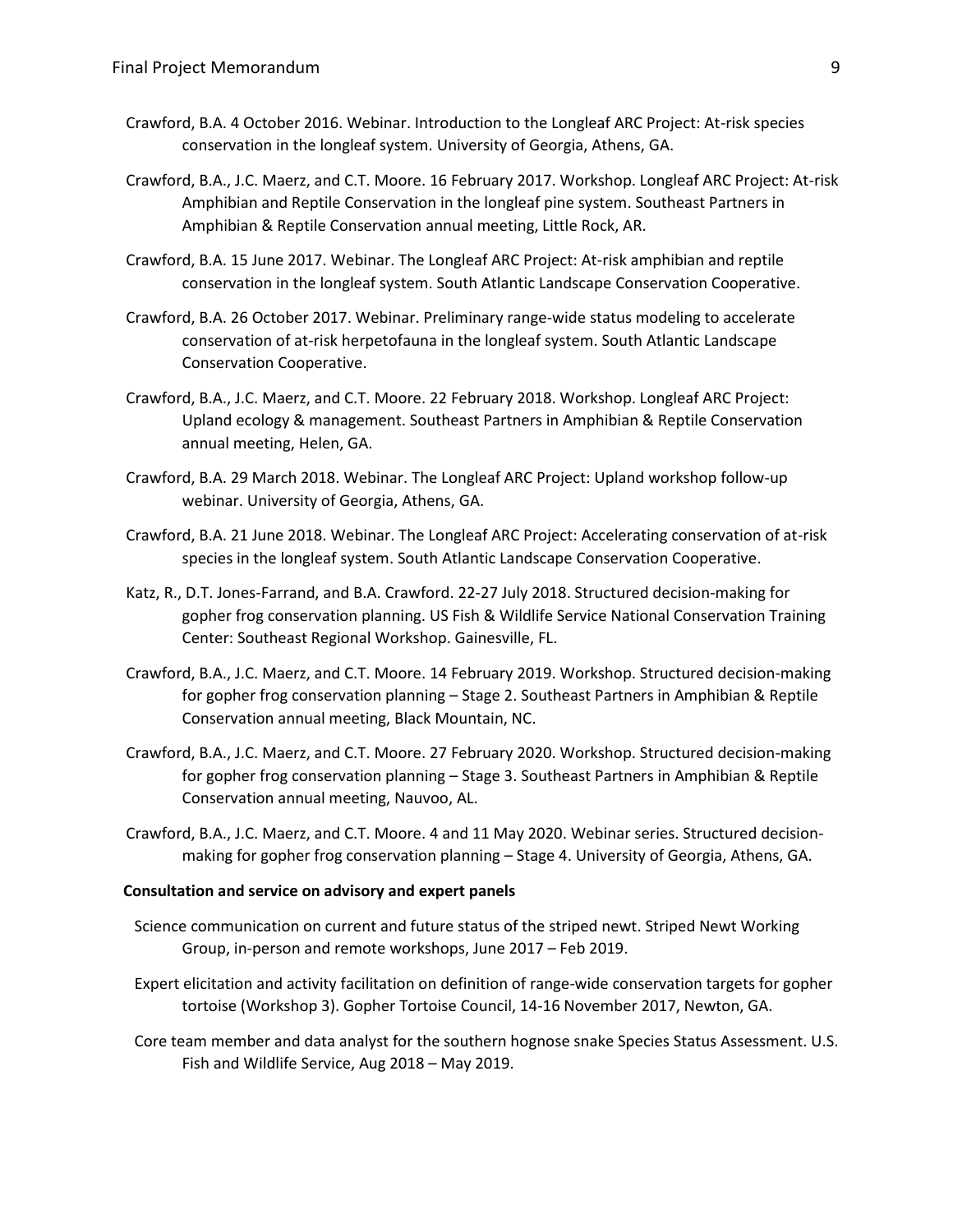Expert elicitation on factors influencing resiliency, redundancy, and representation for the gopher tortoise Species Status Assessment. U.S. Fish and Wildlife Service, remote workshops, Nov 2019 – Feb 2020.

# **Conference presentations and posters (Oral presentation, unless marked '[Poster]')**

- Crawford, B.C., C.T. Moore, J.C. Maerz, D.T. Jones-Farrand, and M. Harris. 2017. At-risk amphibian and reptile conservation in the longleaf pine system. Southeast Partners in Amphibian and Reptile Conservation annual meeting, 16-19 February 2017, Little Rock, AR. Poster presentation.
- Crawford, B.C., C.T. Moore, J.C. Maerz, D.T. Jones-Farrand, and M. Harris. 2017. At-risk amphibian and reptile conservation in the longleaf pine system. Longleaf Partnership Council annual meeting, 4-5 April 2017, Montgomery, AL.
- Crawford, B.A. 2017. The Longleaf ARC Project: At-risk amphibian and reptile conservation in the longleaf system. Striped Newt Working Group Meeting. Florida Fish & Wildlife Conservation Commission, 21-23 June 2017, Jacksonville, FL.
- Crawford, B.C., C.T. Moore, J.C. Maerz, D.T. Jones-Farrand, and M. Harris. 2017. Accelerating conservation of at-risk amphibians and reptiles the longleaf pine system. Joint Meeting of Ichthyologists & Herpetologists, 12-16 July 2017, Austin, TX.
- Crawford, B.C., C.T. Moore, J.C. Maerz, D.T. Jones-Farrand, and M. Harris. 2017. Longleaf ARC Project: At-risk Amphibian & Reptile Conservation in the longleaf system. Longleaf Implementation Team annual meeting. 1 August 2017, Rome, GA.
- Crawford, B.C., C.T. Moore, J.C. Maerz, D.T. Jones-Farrand, and M. Harris. 2017. Accelerating conservation of at-risk amphibians and reptiles the longleaf pine system. Joint Georgia DNR-WRD/Warnell Wildlife Research Meeting, 8 August 2017, Mansfield, GA.
- Crawford, B.C., C.T. Moore, J.C. Maerz, D.T. Jones-Farrand, and M. Harris. 2017. Preliminary rangewide status modeling to accelerate conservation of the gopher tortoise. The Gopher Tortoise Council, 13 October 2017, Edgefield, SC. Poster Presentation.
- Crawford, B.C., C.T. Moore, J.C. Maerz, D.T. Jones-Farrand, and M. Harris. 2018. The Longleaf ARC Project: Accelerating conservation of at-risk species in the longleaf system. 2018 Annual meeting of Southeast Partners in Amphibian and Reptile Conservation, 22-25 February 2018, Helen, GA.
- Crawford, B.A., C.T. Moore, J.C. Maerz, D.T. Jones-Farrand, & M. Harris. Range-wide status modeling to accelerate conservation of at-risk species in the longleaf system. Southeastern Association of Fish & Wildlife Agencies, 23 October 2018, Mobile, AL.
- Crawford, B.C., C.T. Moore, J.C. Maerz, D.T. Jones-Farrand, and M. Harris. 2018. The Longleaf ARC Project: Accelerating conservation of at-risk species in the longleaf system. Alabama Gopher Frog Working Group annual meeting, 28 November 2018, Kinston, AL.